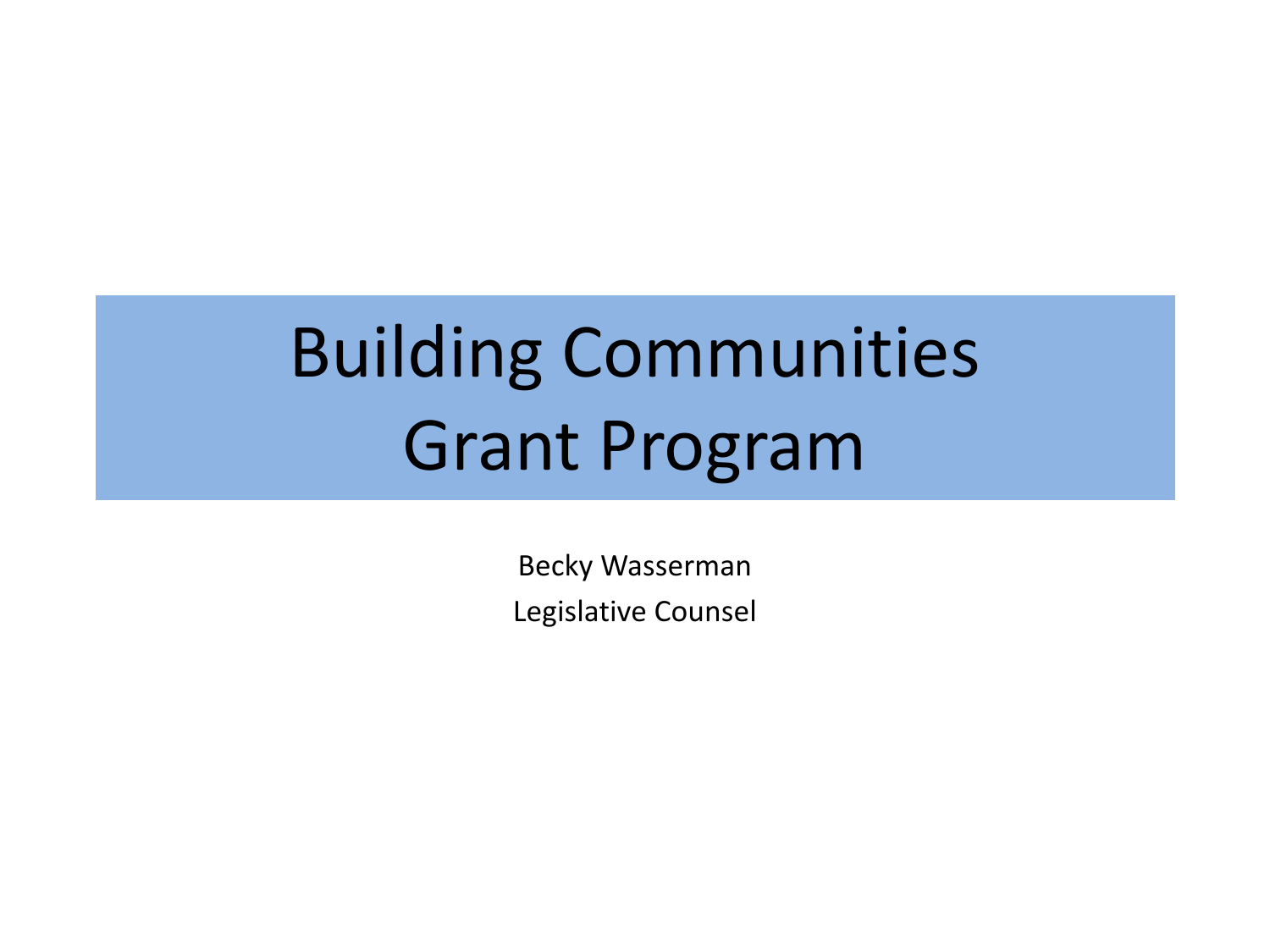## Program Highlights

- Grant program established to help preserve "*important historic buildings and enhance community facilities*."
- Program includes 7 grant programs
- All grants are available to communities and nonprofit organizations, with exception of one grant that is available to barn owners
- Appropriations are made to the agency or organization administering the grant program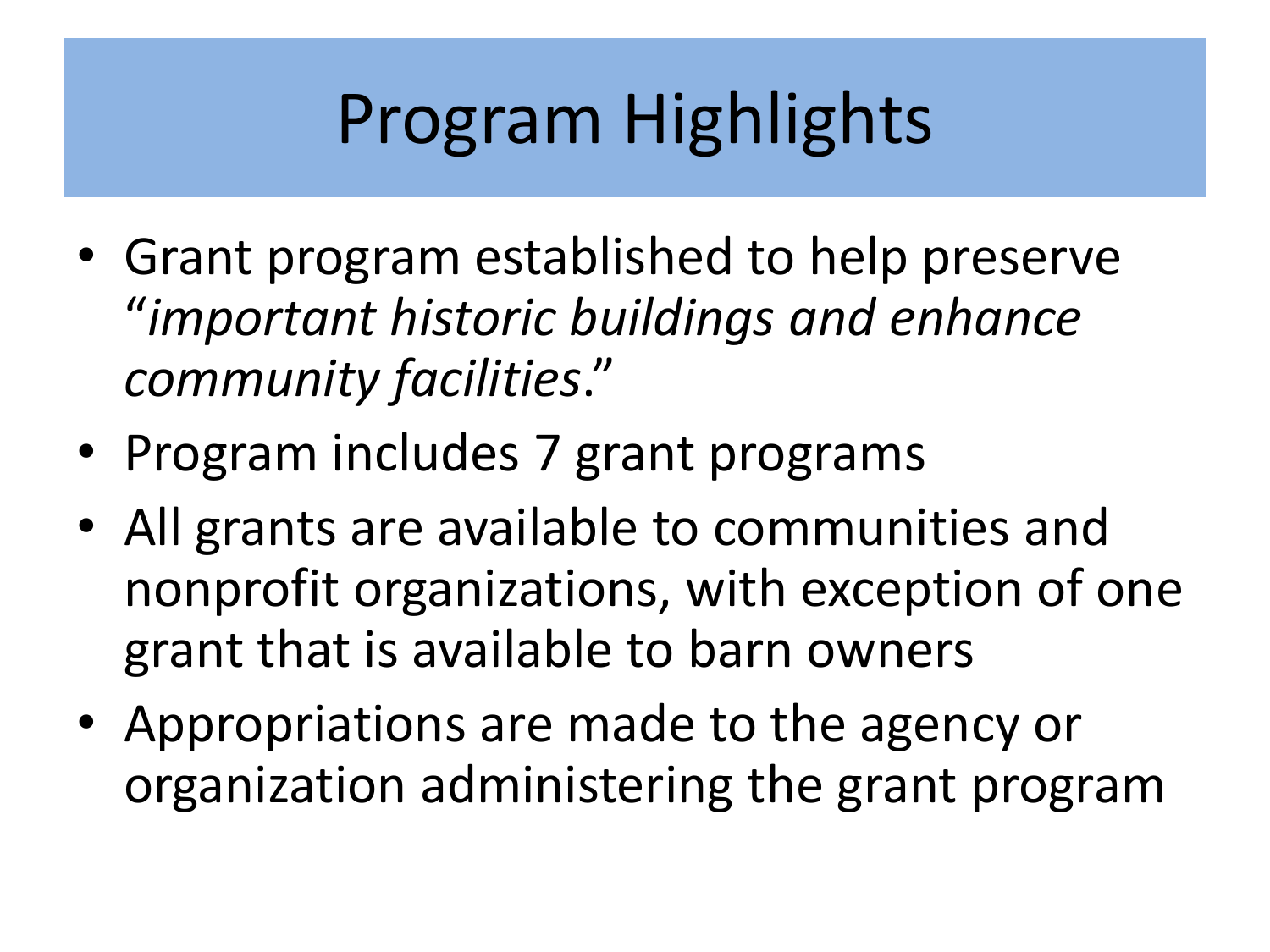### List of Grant Programs

- Historic Preservation Grant Program added in 2007 and administered by ACCD, Division for Historic Preservation.
- Historic Barns Preservation Grant Program added in 2007 and administered by ACCD, Division for Historic Preservation.
- Cultural Facilities Grant Program added in 2007 and administered by the Vermont Arts Council.
- Recreational Facilities Grant Program added in 2007 and Committee administered. Administrative support provided by BGS.
- Human Services and Educational Facilities Competitive Grant Program added in 2007 and Advisory Committee created to administer program. Administrative support provided by BGS.
- Regional Economic Development Grant Program added in 2011 and Advisory Committee created to administer program.
- Agricultural Fairs and Field Days Capital Projects Competitive Grants Program added in 2013 and Committee created to administer program. Administrative support provided by the Agency of Agriculture.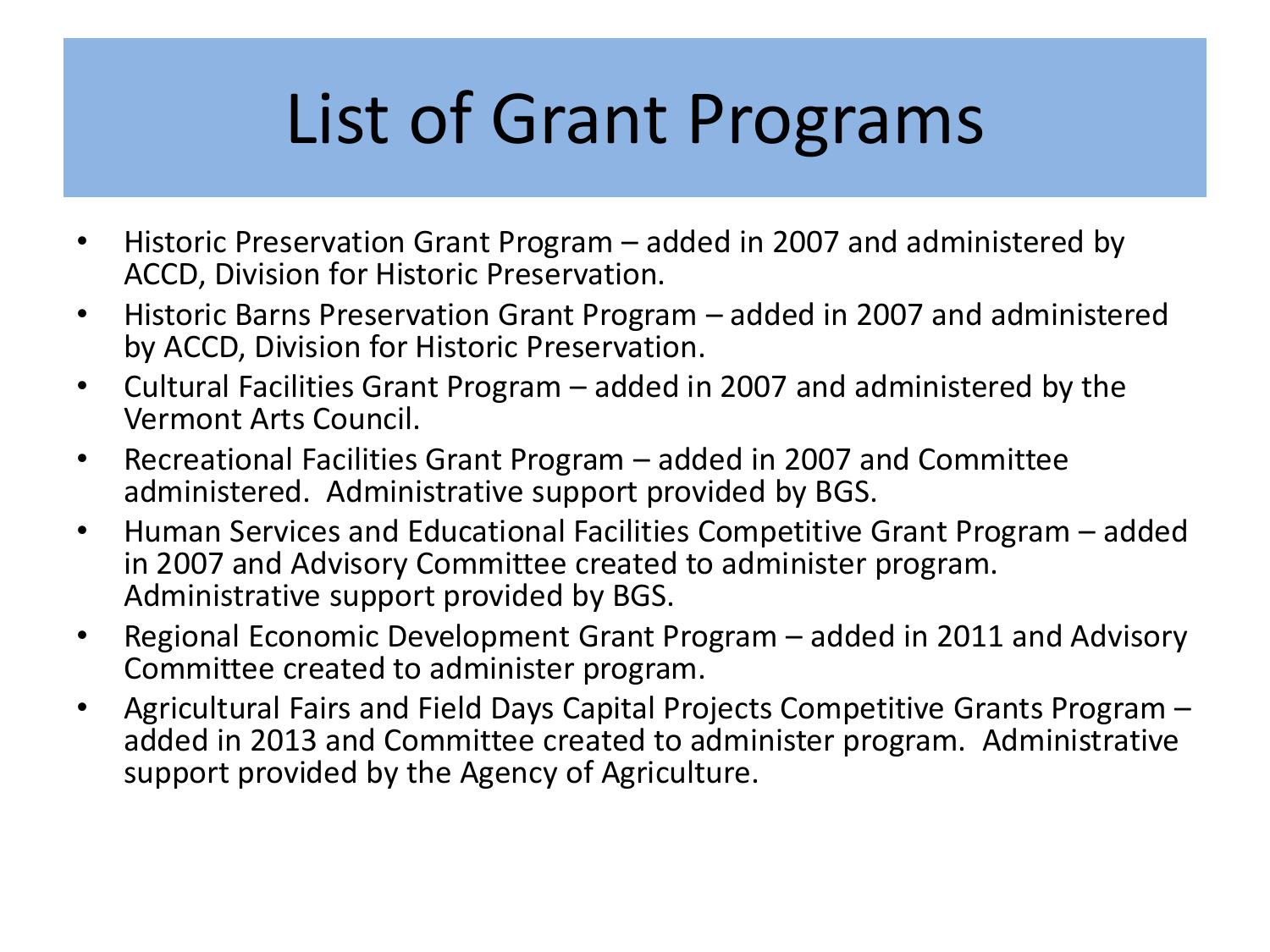## Establishment of Building Communities Grant Program

#### § 5601. BUILDING COMMUNITIES GRANTS

(a) The purpose of this chapter is to establish grants to help communities preserve important historic buildings and enhance community facilities. Therefore, in order to make it easy for communities to apply, the board or department which administers a grant program under this chapter shall work with other administrators of building communities grants to develop a standard application form which:

(1) describes the application process and includes clear instructions and examples to help applicants complete the form;

(2) includes an opportunity for a community to demonstrate its ability to generate required matching funds from local fundraising or other efforts;

(3) includes a summary of each of the other grants, their deadlines, and a statement that no community shall apply for more than one grant under this chapter for the same project in the same calendar year; and

(4) may include supplements specific to an individual grant.

(b) Each board or department which administers a grants program under this chapter shall establish a selection process which ensures equitable selection of grant recipients; and ensures accountability by grant recipients.

(c) Before it notifies an applicant of an award under this chapter, the board or department which administers the grant shall provide notice of the award and time and location of any award presentation to the chairs of the senate committee on institutions and the house committee on corrections and institutions, and those members of the general assembly who represent the area in which a successful applicant resides.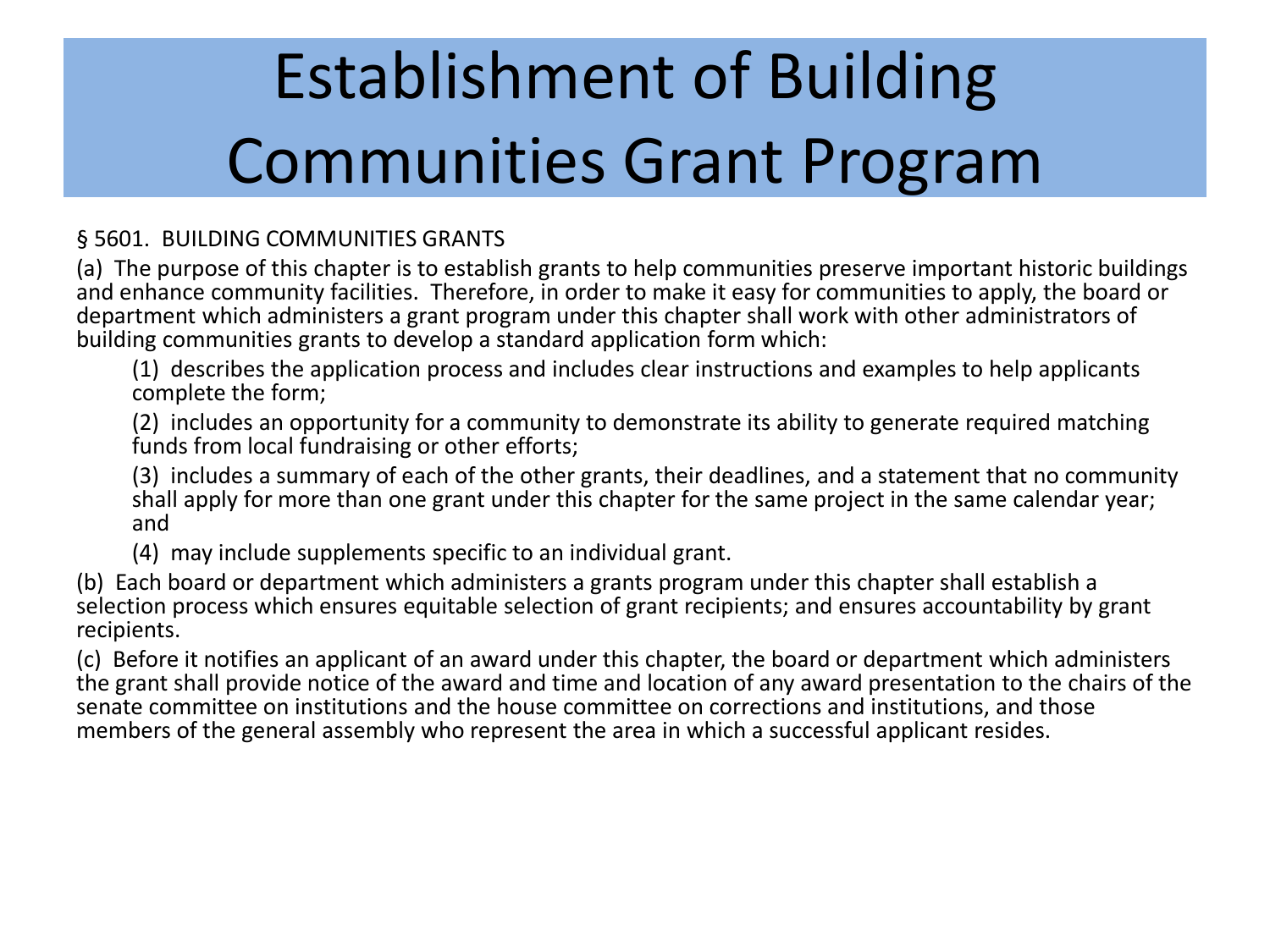### Amendments to Program

- In 2009, match requirements for the grants were changed
- In 2011, added the Regional Economic Development Grant Program, amended the Grant Program to include nonprofit organizations and barn owners, and added an unexpended funds provision
- In 2013, codified the Agricultural Fairs and Field Day Capital Projects Competitive Grants Program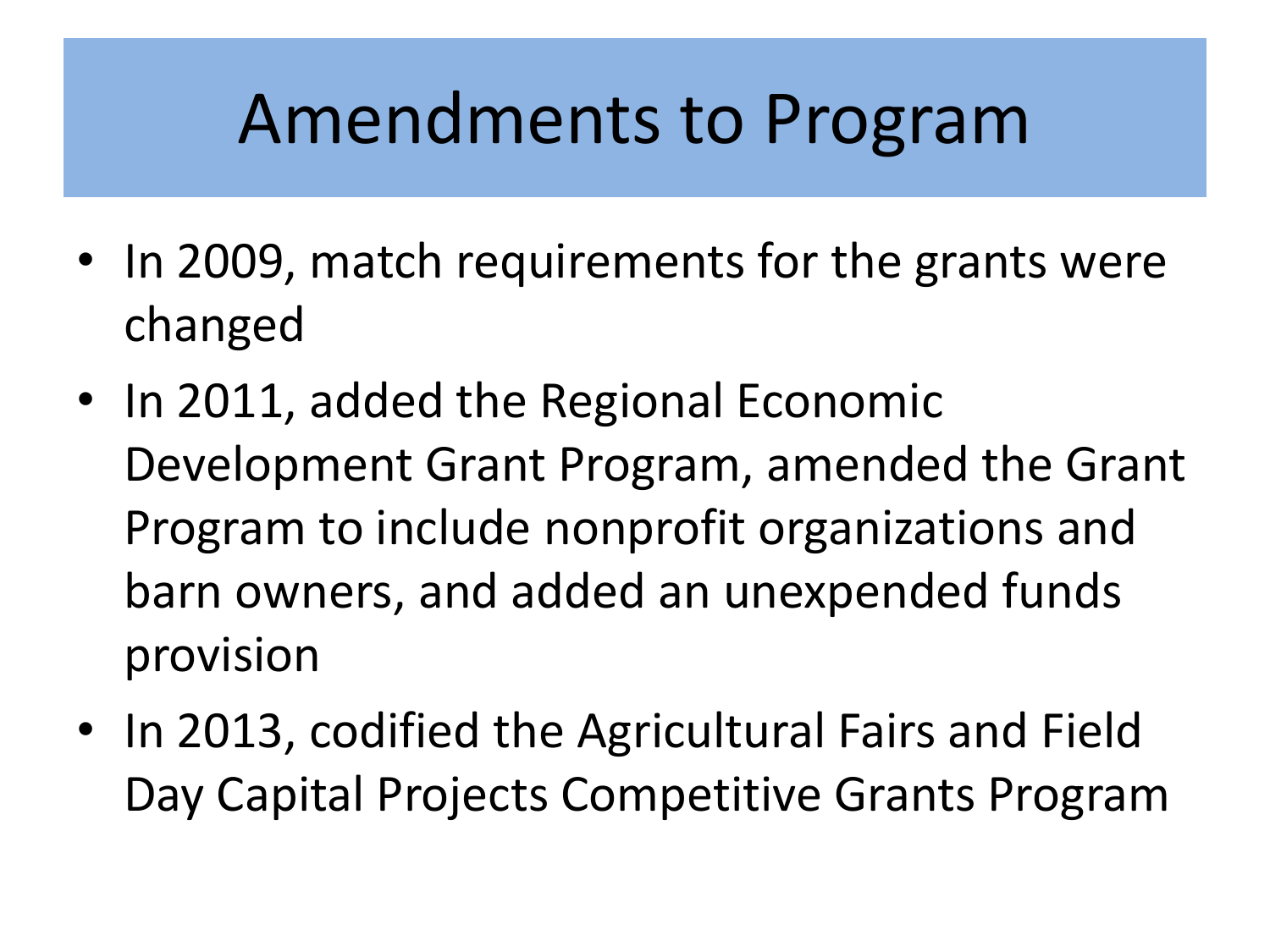### History of Appropriations in the Capital Bill

- Historically, grants appropriated in various sections, including to the Vermont Historical Society and the Agency of Commerce and Community Development's Division of Historic Preservation
- From 1999-2001, grants were separated out as one-time appropriations
- In 2007, grant programs were codified in 24 V.S.A. chapter 137
- After 2007, appropriations made to agencies in new section